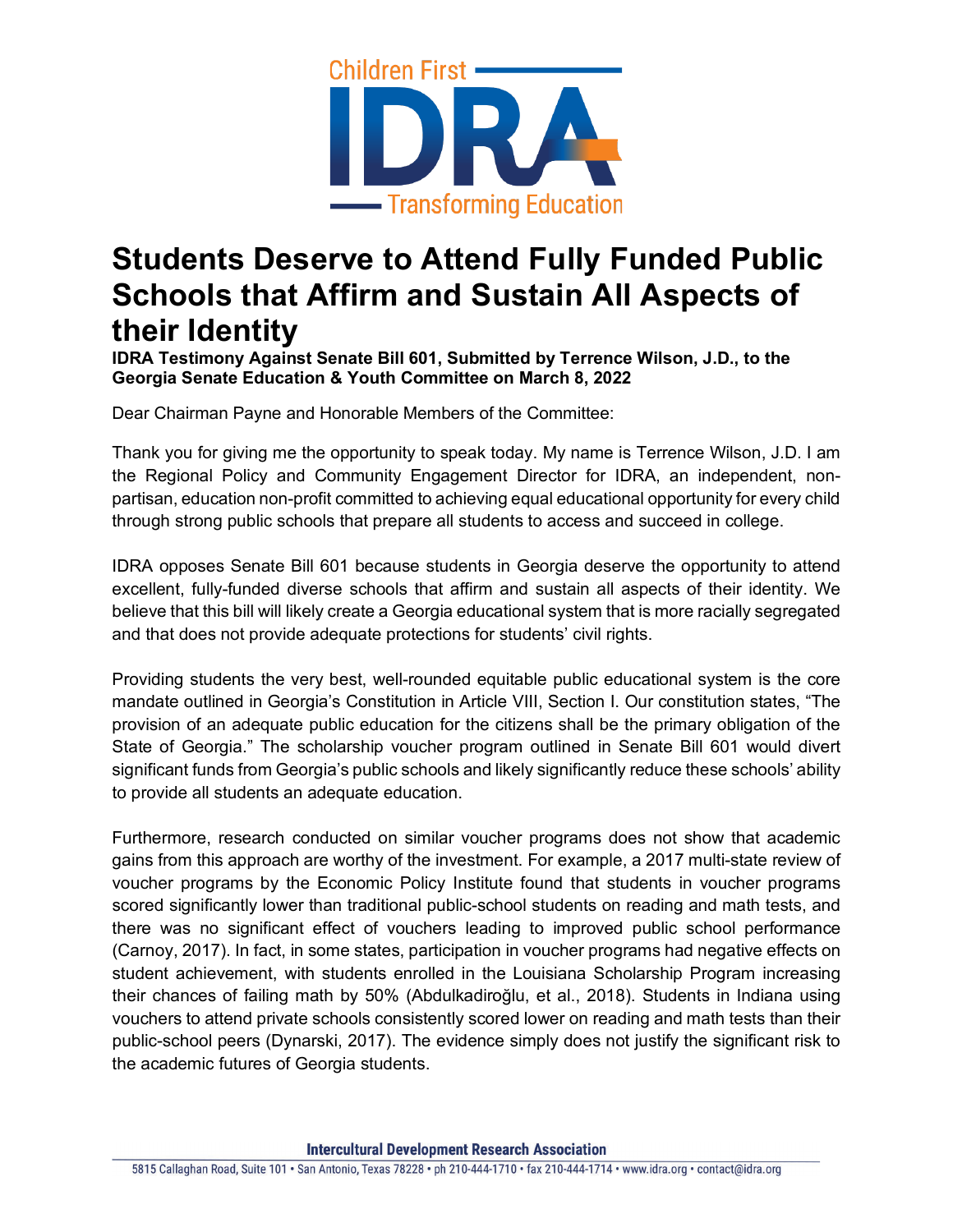Additionally, IDRA knows and research agrees, that strong schools are integrated, diverse schools. In fact, decreased racial segregation benefits both non-white and white students academically, socially and emotionally (Seigel-Hawley, 2012). Voucher programs like Senate Bill 601 have been shown to be more likely to increase school segregation rather than promote integration or maintain the status quo (Potter, 2017). Sending Georgian students to private schools will expose them to less diverse environments. White students are significantly overrepresented in private schools while Black and Latino students are significantly underrepresented based on their proportion of the school-age population (NCES, 2018a; NCES, 2018b). Furthermore, a significant proportion of private schools in Georgia are racially segregated. According to 2017-18 data nearly 7% of Georgia's private schools are 100% white, 21% are over 90% white, and nearly 47% of these schools are 75% white (NCES, 2018b). We encourage leaders to invest in other public school options that will not exacerbate current patterns of racial segregation in schools.

All students should be able to attend schools that affirm and support all aspects of their identity. While the bill does reference that schools participating in the program would have to comply with antidiscrimination laws listed under 42 USC Section 2000d, this provision only prohibits discrimination on the basis of race, color and national origin. Notably absent from SB 601 are protections for students based on sex, gender identity, sexual orientation or religion. Unfortunately, we have seen students be discriminated against on these grounds in other places that have implemented private school voucher programs. (Mead & Eckes, 2018; Wellner & Green, 2018).

## **Recommendation**

Because of the potential impacts on funding for public schools, school diversity and the protection of students' civil rights, we ask the committee not to move this bill forward and to instead invest in research-based methods to achieve fully-funded, diverse, integrated, culturally-sustaining public schools.

IDRA is available for any questions or further resources that we can provide. Thank you for your consideration. For more information, please contact Terrence Wilson, J.D., Regional Policy and Community Engagement Director, at terrence.wilson@idra.org.

## **Resources**

- Abdulkadiroğlu, A., Parag A.P., & Walters, C.R. (2018). Free to Choose: Can School Choice Reduce Student Achievement? *American Economic Journal: Applied Economics,* 10, No. 1, 175-206. *<https://doi.org/10.1257/app.20160634>*
- Carnoy, M. (February 28, 2017). *School Vouchers Are Not a Proven Strategy for Improving Student Achievement.* Economic Policy Institute. <http://www.epi.org/files/pdf/121635.pdf>
- Dynarski, M. (July 12, 2017). *On Negative Effects of Vouchers,* Evidence Speaks Reports, Vol 1, #18. The Brookings Institution. <https://www.brookings.edu/research/on-negative-effects-of-vouchers/>
- Mead, J.F., & Eckes, S.E. (2018). *How School Privatization Opens the Door for Discrimination*. National Education Policy Center. <https://nepc.colorado.edu/publication/privatization>
- NCES. (2018). Common Core of Data: America's Public Schools. <https://nces.ed.gov/ccd/ccddata.asp>
- NCES. (2018). Private School Universe Survey[. https://nces.ed.gov/surveys/pss/](https://nces.ed.gov/surveys/pss/)
- Potter, H. (2017). *Do Private School Vouchers Pose a Threat to Integration?* The Century Foundation. <https://tcf.org/content/report/private-school-vouchers-pose-threat-integration/>
- Siegel-Hawley, G. (October 2012). *How Non-Minority Students Also Benefit from Racially Diverse Schools*, Research Brief. National Coalition on School Diversity. http://www.school-diversity.org/pdf/DiversityResearchBriefNo8.pdf

## **Intercultural Development Research Association**